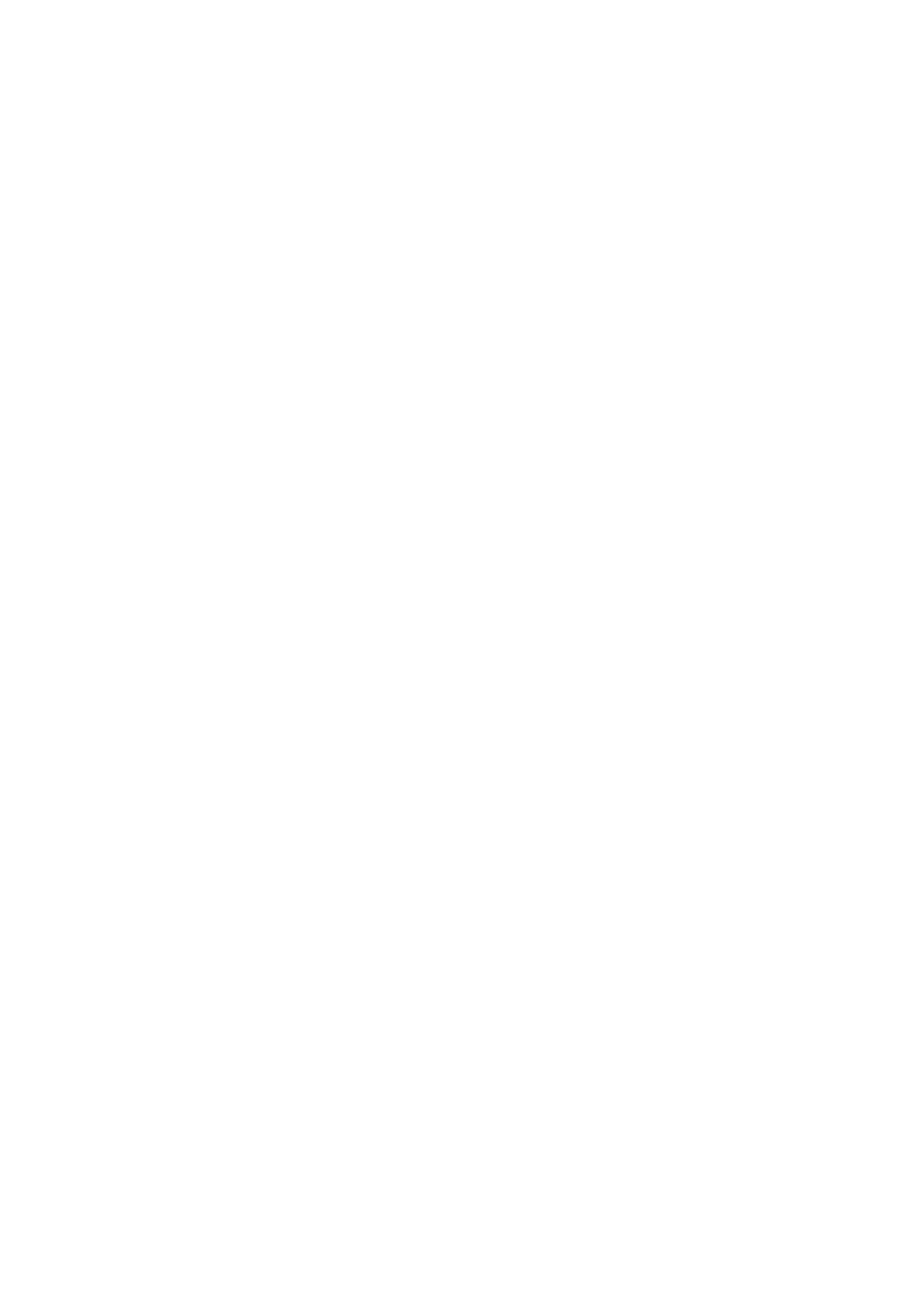

# **Liquor Amendment Regulations 2004 (No 1)**

**Subordinate Law SL2004-42** 

made under the

**Liquor Act 1975** 

# **Contents**

|   |                        | Page |
|---|------------------------|------|
| 1 | Name of regulations    |      |
| 2 | Commencement           |      |
| 3 | Legislation amended    |      |
| 4 | Regulation 11          |      |
| 5 | Regulation 12, heading | 2    |
| 6 | Regulation 12 (2)      | 2    |
|   | New regulation 12A     | 3    |
| 8 | Schedule 1             | 4    |
| 9 | Schedule 2 heading     |      |
|   |                        |      |

Authorised by the ACT Parliamentary Counsel—also accessible at www.legislation.act.gov.au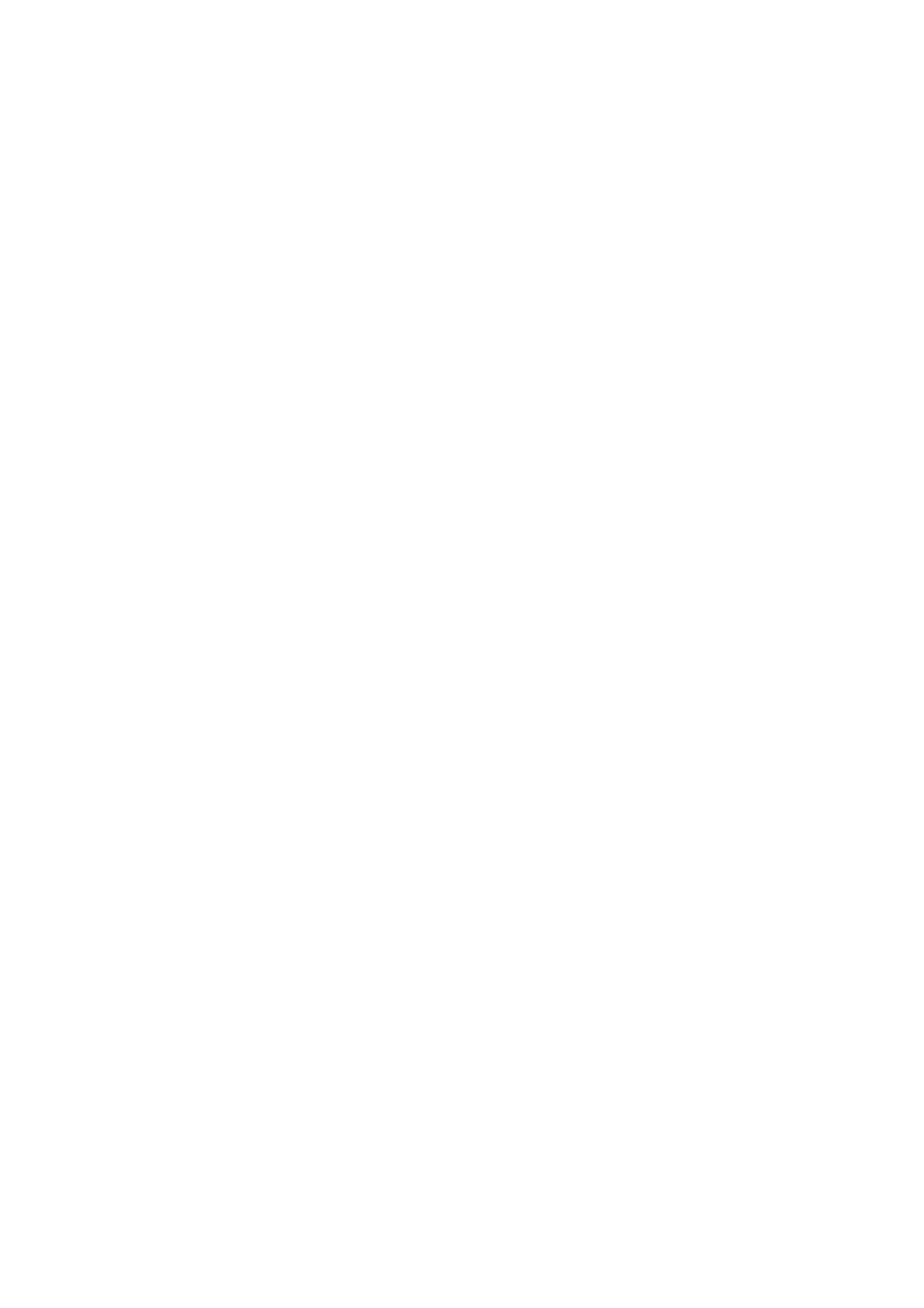| $\overline{\mathbf{1}}$ | <b>Name of regulations</b>                                                                                                                 |  |
|-------------------------|--------------------------------------------------------------------------------------------------------------------------------------------|--|
|                         | These regulations are the <i>Liquor Amendment Regulations 2004</i><br>(No 1).                                                              |  |
| $\overline{2}$          | <b>Commencement</b>                                                                                                                        |  |
|                         | These regulations commence on the day after their notification day.                                                                        |  |
|                         | The naming and commencement provisions automatically commence on<br><i>Note</i><br>the notification day (see Legislation Act, $s$ 75 (1)). |  |
| $\overline{3}$          | <b>Legislation amended</b>                                                                                                                 |  |
|                         | These regulations amend the <i>Liquor Regulations 1979</i> .                                                                               |  |
| $\overline{\mathbf{4}}$ | <b>Regulation 11</b>                                                                                                                       |  |
|                         | substitute                                                                                                                                 |  |

### **11 Alcohol-free public places—Act, s 139 (5)—Civic parks**

For the Act, section 139 (5), definition of *prescribed public place*, paragraph (c), the following public places are declared to be public places to which the Act, section 139 applies:

- (a) block 7 of section 18 in the division of City, Canberra Central district;
- (b) block 23 of section 19 in the division of City, Canberra Central district, other than the part of the block that is part of the Canberra Theatre Centre.

SL2004-42

page 1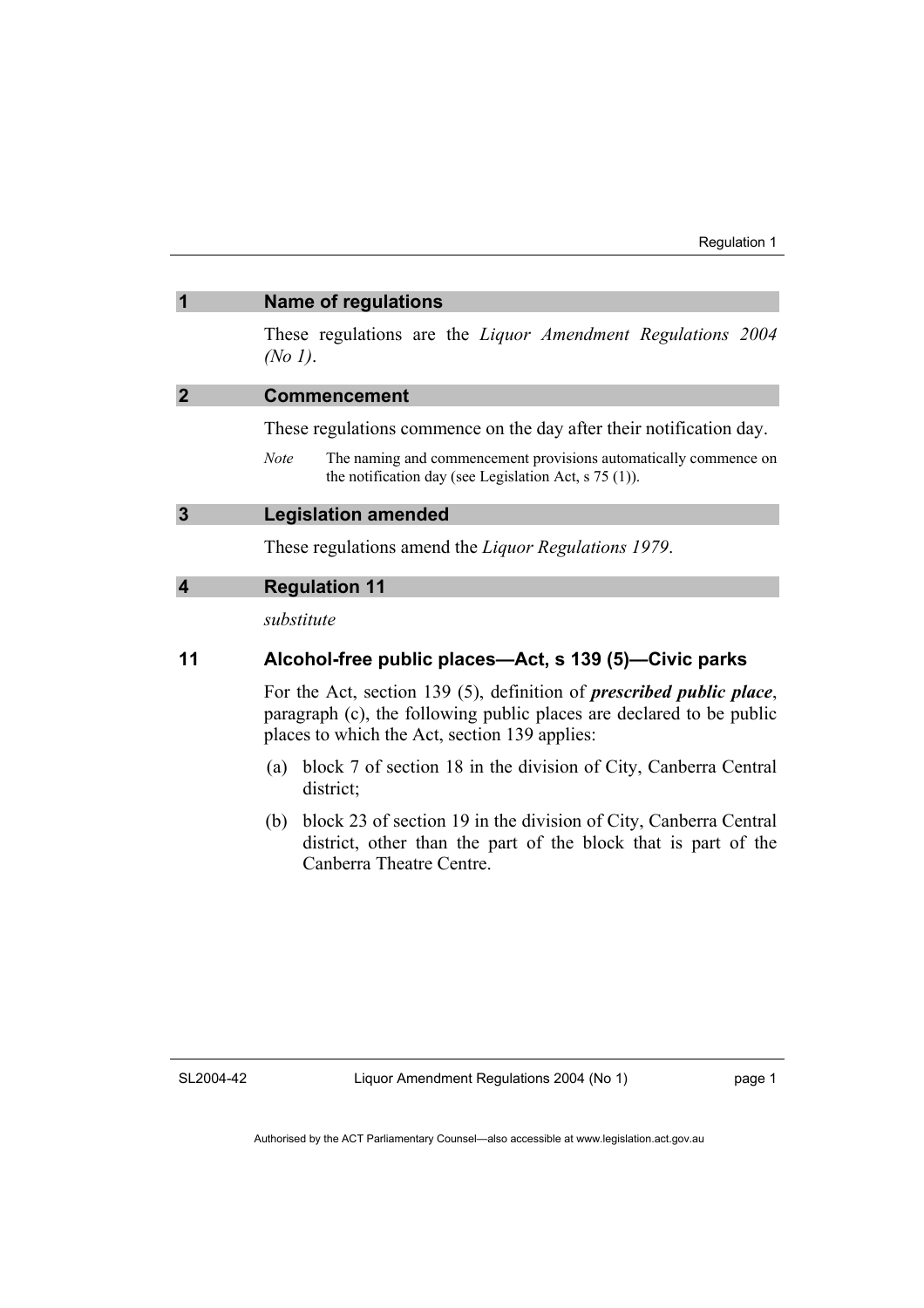### **11A Alcohol-free public places—Act, s 139 (5)—Phillip parks**

For the Act, section 139 (5), definition of *prescribed public place*, paragraph (c), the following public places are declared to be public places to which the Act, section 139 applies:

- (a) block 21 of section 80 in the division of Phillip, other than the part of the block occupied for the purposes of a child care centre;
- (b) block 23 of section 80 in the division of Phillip, other than the part of the block occupied by Woden Community Service Incorporated;
- (c) blocks 24, 34, 35 and 36 of section 80 in the division of Phillip;
- (d) blocks 6, 7, 9 and 11 of section 81 in the division of Phillip;
- (e) block 2 of section 160 in the division of Phillip.

### **5 Regulation 12 heading**

*substitute* 

# **12 Alcohol-free public places—Act, s 139 (5)—skate parks**

**6 Regulation 12 (2)**  *omit*  schedule 2 *substitute*  schedule 1

page 2 Liquor Amendment Regulations 2004 (No 1)

SL2004-42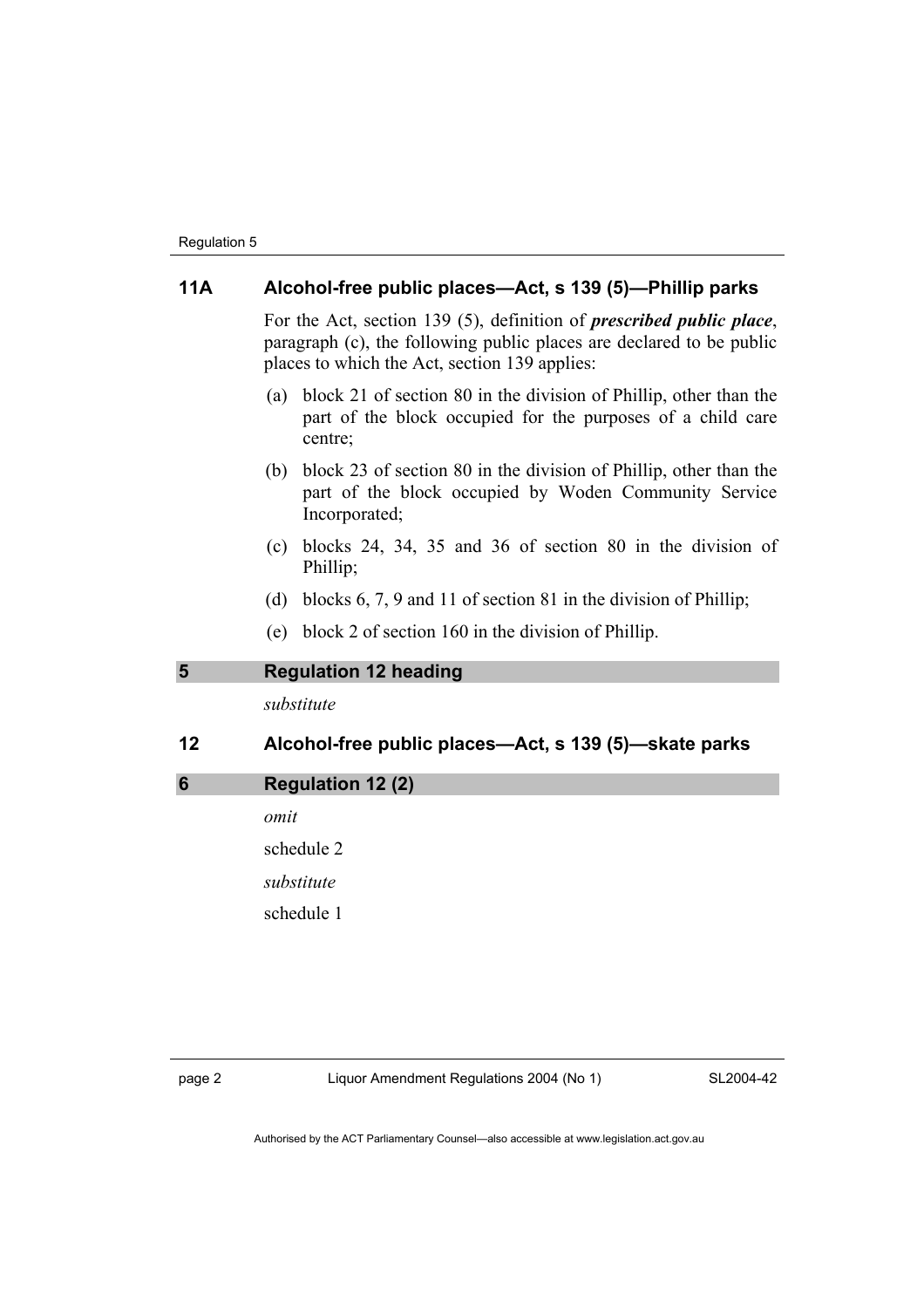#### **7 New regulation 12A**

*insert* 

### **12A Alcohol-free public places—Act, s 139 (5)—summernats**

- (1) For the Act, section 139 (5), definition of *prescribed public place*, paragraph (c), the public places mentioned in subregulation (2) are declared to be public places to which the Act, section 139 applies during the period—
	- (a) beginning at noon on 4 January 2005; and
	- (b) ending at noon on 10 January 2005.
- (2) For subregulation (1), the following public places are declared:
	- (a) the Federal Highway;
	- (b) Antill Street between its intersection with the Federal Highway and the entrance to the Australian Heritage Village;
	- (c) Northbourne Avenue north of the southernmost point of its intersection with Macarthur Avenue and Wakefield Avenue;
	- (d) Flemington Road, Mitchell between its intersection with Northbourne Avenue and the northernmost point of its intersection with Randwick Road, Mitchell;
	- (e) Stirling Avenue, Watson between its intersection with Northbourne Avenue and its intersection with Aspinall Street, Watson;
	- (f) Aspinall St, Watson;
	- (g) Phillip Avenue between its intersection with Northbourne Avenue and its intersection with Innes Street, Watson;
	- (h) Wells Station Road;
	- (i) block 467 in the division of Gungahlin;

SL2004-42

Liquor Amendment Regulations 2004 (No 1)

page 3